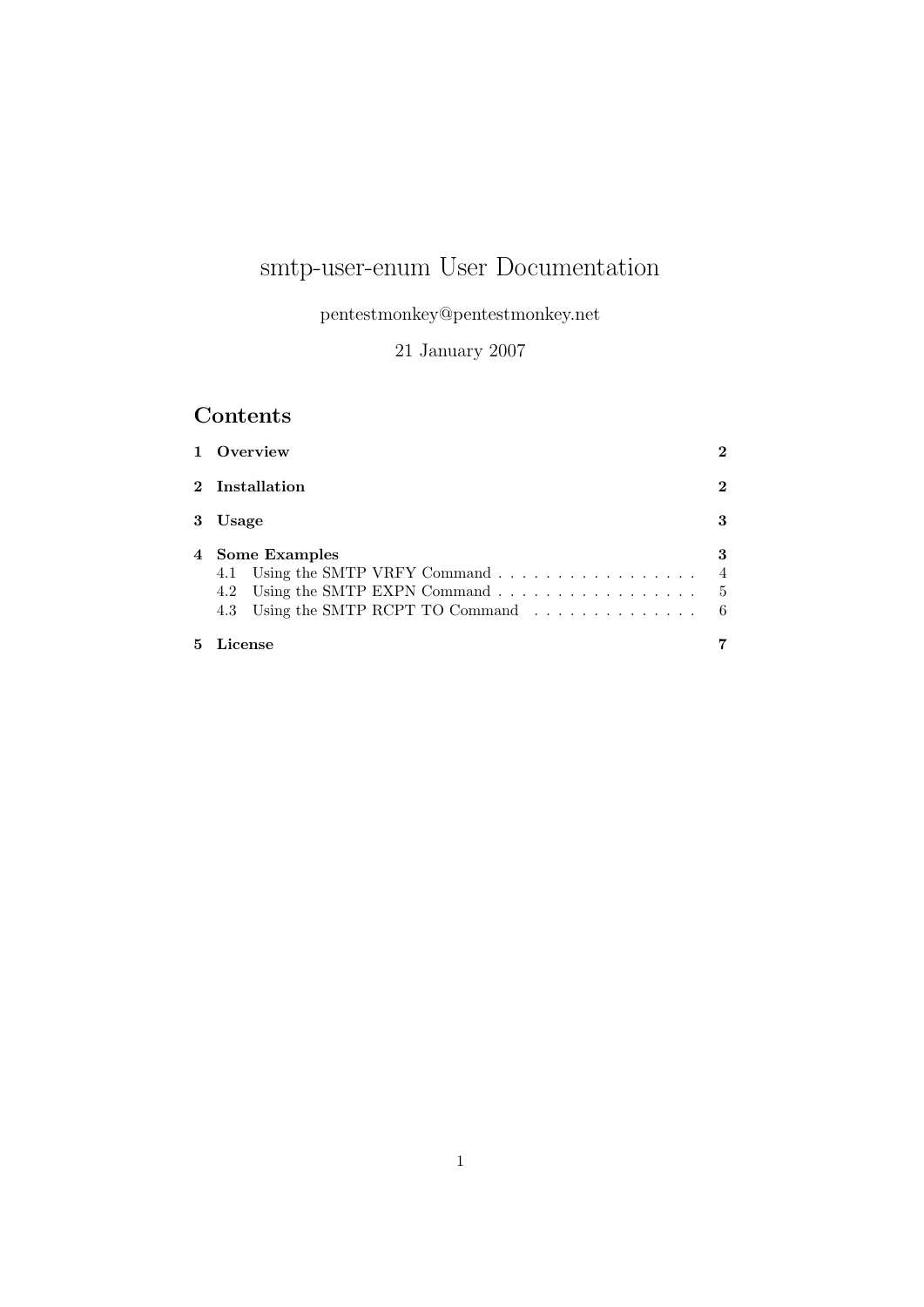## <span id="page-1-0"></span>1 Overview

smtp-user-enum is a tool for enumerating OS-level user accounts on Solaris via the SMTP service (sendmail). Enumeration is performed by inspecting the responses to VRFY, EXPN and RCPT TO commands. It could be adapted to work against other vulnerable SMTP daemons, but this hasn't been done as of v1.0.

## <span id="page-1-1"></span>2 Installation

smtp-user-enum is just a stand alone PERL script, so installation is as simple as copying it to your path (e.g. /usr/local/bin). It has only been tested under Linux so far.

It depends on the following PERL modules which you may need to install first:

- Socket
- IO::Handle
- IO::Select
- IO::Socket::INET
- Getopt::Std

If you have PERL installed, you should be able to install the modules from CPAN:

# perl -MCPAN -e shell cpan> install Getopt::Std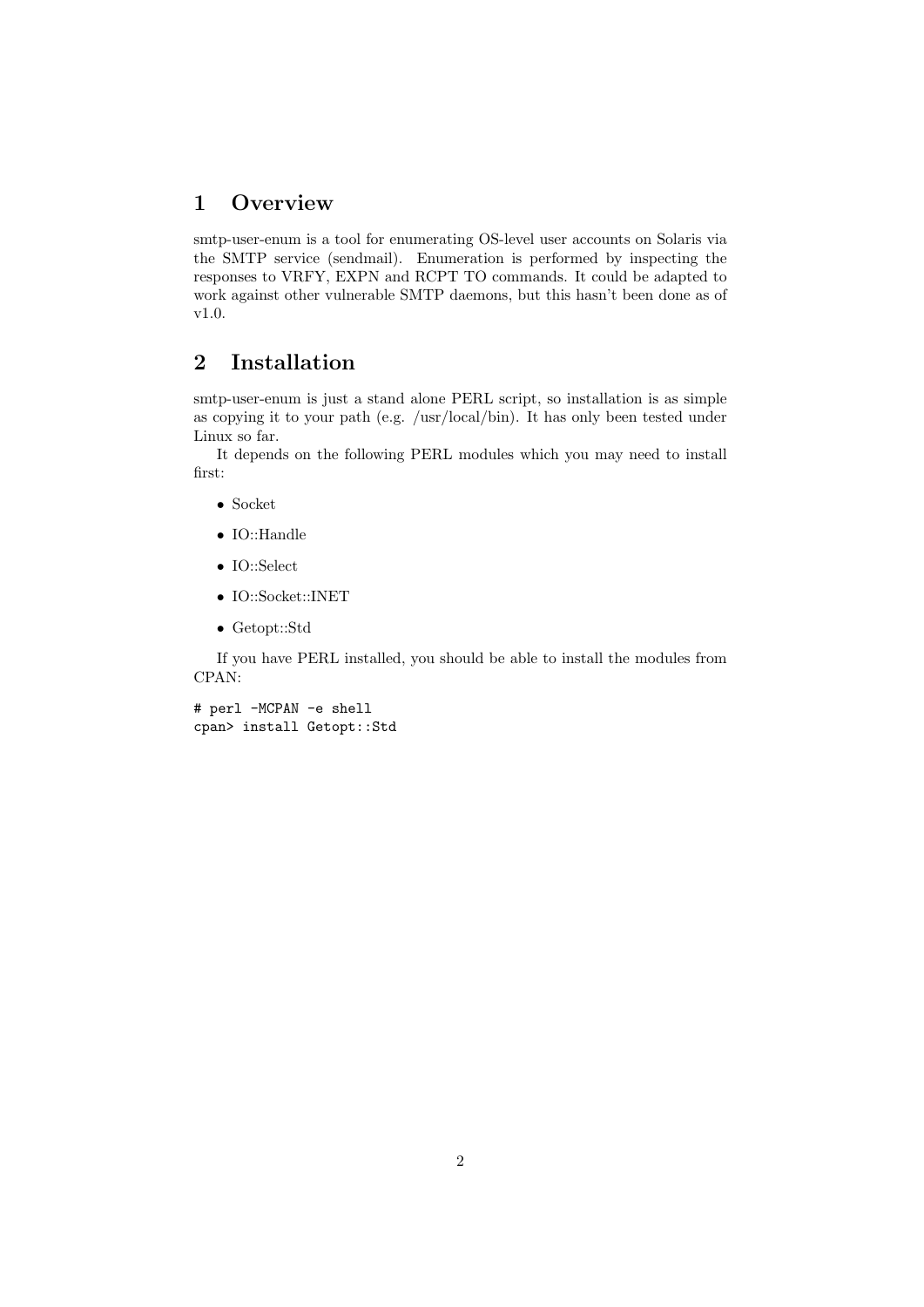#### <span id="page-2-0"></span>3 Usage

smtp-user-enum simply needs to be passed a list of users and at least one target running an SMTP service.

smtp-user-enum v1.0 ( http://pentestmonkey.net/tools/smtp-user-enum )

Usage: smtp-user-enum.pl [options] (-u username|-U file-of-usernames) (-t host|-T file-of-targets)

options are:

```
-m n Maximum number of processes (default: 5)
-M mode Method to use for username guessing EXPN, VRFY or RCPT (default: VRFY)
-u user Check if user exists on remote system
-f addr From email address to use for "RCPT TO" guessing (default: user@example.com)
-U file File of usernames to check via smtp service
-t host Server host running smtp service
-T file File of hostnames running the smtp service
-p port TCP port on which smtp service runs (default: 25)
-d Debugging output
-t n Wait a maximum of n seconds for reply (default: 5)
-v Verbose
-h This help message
```
## <span id="page-2-1"></span>4 Some Examples

For all of the examples below we need a list of potential usernames. The following output demostrates the format for this list:

\$ head users.txt root bin daemon adm lp sync shutdown halt mail news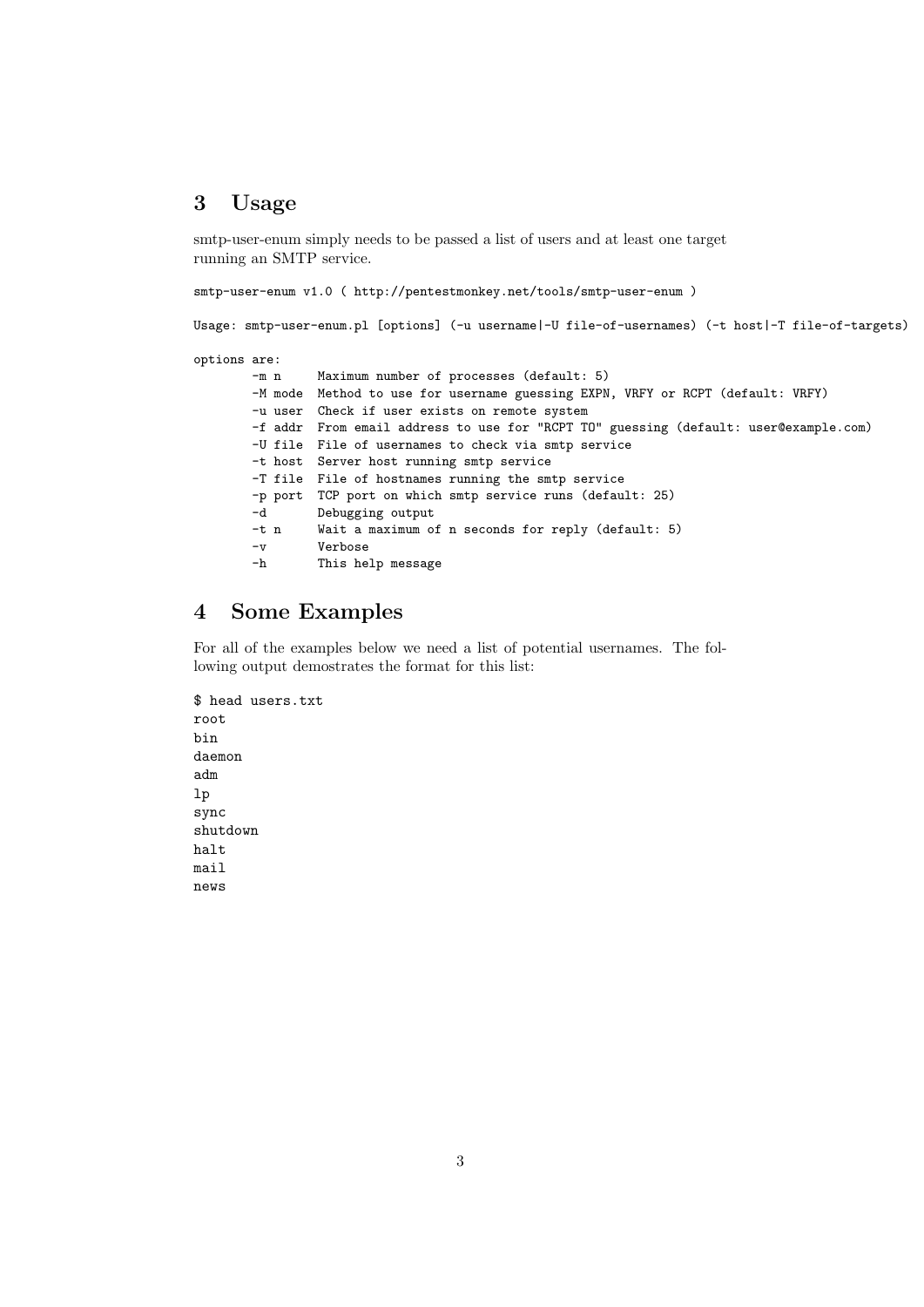#### <span id="page-3-0"></span>4.1 Using the SMTP VRFY Command

The output below shows how the SMTP server responds differently to VRFY requests for valid and invalid users. It is recommended that a manual check like the following is carried out before running smtp-user-enum. Obviously the tool won't work if the server doesn't respond differently to requests for valid and invalid users.

\$ telnet 10.0.0.1 25 Trying 10.0.0.1... Connected to 10.0.0.1. Escape character is '<sup>^</sup>]'. 220 myhost ESMTP Sendmail 8.9.3 HELO 501 HELO requires domain address HELO x 250 myhost Hello [10.0.0.99], pleased to meet you VRFY root 250 Super-User <root@myhost> VRFY blah 550 blah... User unknown

To use smtp-user-enum to enumerate valid usernames using the VRFY command, first prepare a list of usernames (users.txt) and run the tool as follows:

\$ smtp-user-enum.pl -M VRFY -U users.txt -t 10.0.0.1 Starting smtp-user-enum v1.0 ( http://pentestmonkey.net/tools/smtp-user-enum )

---------------------------------------------------------- | Scan Information | Scan Information | Scan Information | Solution | Solution | Solution | Solution | Solution | Solution | Solution | Solution | Solution | Solution | Solution | Solution | Solution | Solution | Solution ---------------------------------------------------------- Mode ..................... VRFY Worker Processes ......... 5 Usernames file ........... users.txt Target count ............. 1 Username count ........... 47 Target TCP port .......... 25 Query timeout ............ 5 secs Relay Server ............. Not used ######## Scan started at Sun Jan 21 18:01:50 2007 ######### root@10.0.0.1: Exists bin@10.0.0.1: Exists daemon@10.0.0.1: Exists lp@10.0.0.1: Exists adm@10.0.0.1: Exists uucp@10.0.0.1: Exists postmaster@10.0.0.1: Exists nobody@10.0.0.1: Exists ftp@10.0.0.1: Exists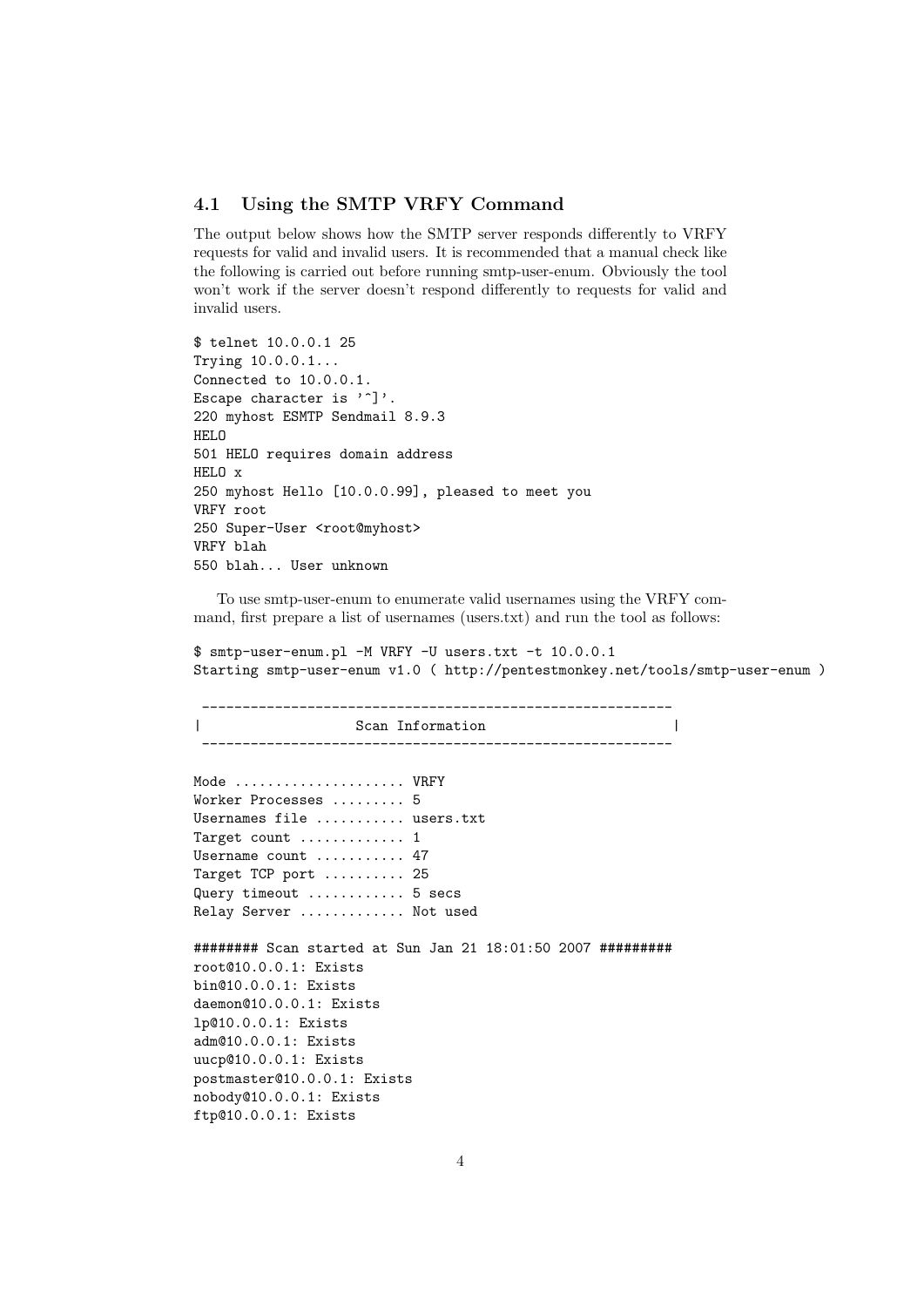######## Scan completed at Sun Jan 21 18:01:50 2007 ######### 9 results.

47 queries in 1 seconds (47.0 queries / sec)

It's worth noting that postmaster is not actually a valid OS-level user account - it's a mail alias.

#### <span id="page-4-0"></span>4.2 Using the SMTP EXPN Command

The output below shows how the SMTP server responds differently to EXPN requests for valid and invalid users.

```
$ telnet 10.0.0.1 25
Trying 10.0.0.1...
Connected to 10.0.0.1.
Escape character is '\hat{\ }.
220 myhost ESMTP Sendmail 8.9.3
HELO
501 HELO requires domain address
HELO x
250 myhost Hello [10.0.0.99], pleased to meet you
EXPN root
250 Super-User <root@myhost>
EXPN blah
550 blah... User unknown
```
To use smtp-user-enum to enumerate valid usernames using the VRFY command, first prepare a list of usernames (users.txt) and run the tool as follows (unsurprisingly, we get the same results as above):

\$ smtp-user-enum.pl -M EXPN -U users.txt -t 10.0.0.1 Starting smtp-user-enum v1.0 ( http://pentestmonkey.net/tools/smtp-user-enum )

---------------------------------------------------------- | Scan Information | ----------------------------------------------------------

Mode .................... EXPN Worker Processes ......... 5 Usernames file ........... users.txt Target count ............. 1 Username count ........... 47 Target TCP port .......... 25 Query timeout ............ 5 secs Relay Server ............. Not used

######## Scan started at Sun Jan 21 18:01:50 2007 ######### root@10.0.0.1: Exists bin@10.0.0.1: Exists daemon@10.0.0.1: Exists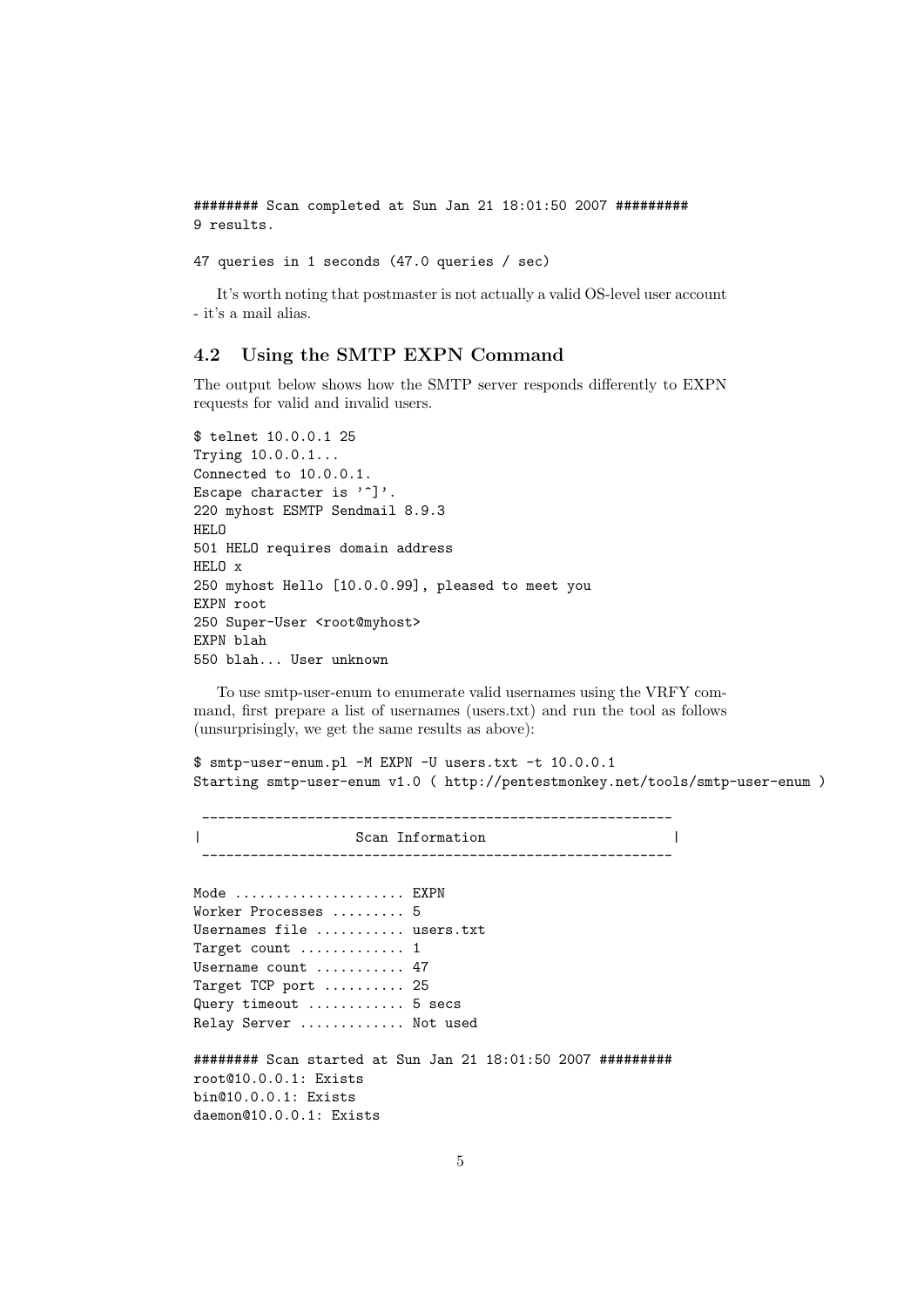```
lp@10.0.0.1: Exists
adm@10.0.0.1: Exists
uucp@10.0.0.1: Exists
postmaster@10.0.0.1: Exists
nobody@10.0.0.1: Exists
ftp@10.0.0.1: Exists
######## Scan completed at Sun Jan 21 18:01:50 2007 #########
9 results.
```
47 queries in 1 seconds (47.0 queries / sec)

#### <span id="page-5-0"></span>4.3 Using the SMTP RCPT TO Command

The output below shows how the SMTP server responds differently to RCPT TO requests for valid and invalid users. This is often to the most useful technique as VRFY and EXPN are often disabled to prevent username enumeration.

```
$ telnet 10.0.0.1 25
Trying 10.0.0.1...
Connected to 10.0.0.1.
Escape character is '<sup>^</sup>]'.
220 myhost ESMTP Sendmail 8.9.3
HELO
501 HELO requires domain address
HELO x
250 myhost Hello [10.0.0.99], pleased to meet you
MAIL FROM:root
250 root... Sender ok
RCPT TO:root
250 root... Recipient ok
RCPT TO: blah
550 blah... User unknown
```
To use smtp-user-enum to enumerate valid usernames using the RCPT TO command, first prepare a list of usernames (users.txt) and run the tool as follows (again, the results are the same as above):

\$ smtp-user-enum.pl -M RCPT -U users.txt -t 10.0.0.1 Starting smtp-user-enum v1.0 ( http://pentestmonkey.net/tools/smtp-user-enum )

---------------------------------------------------------- | Scan Information | ---------------------------------------------------------- Mode ...................... RCPT Worker Processes ......... 5 Usernames file ........... users.txt Target count ............. 1 Username count ........... 47 Target TCP port .......... 25 Query timeout ............ 5 secs